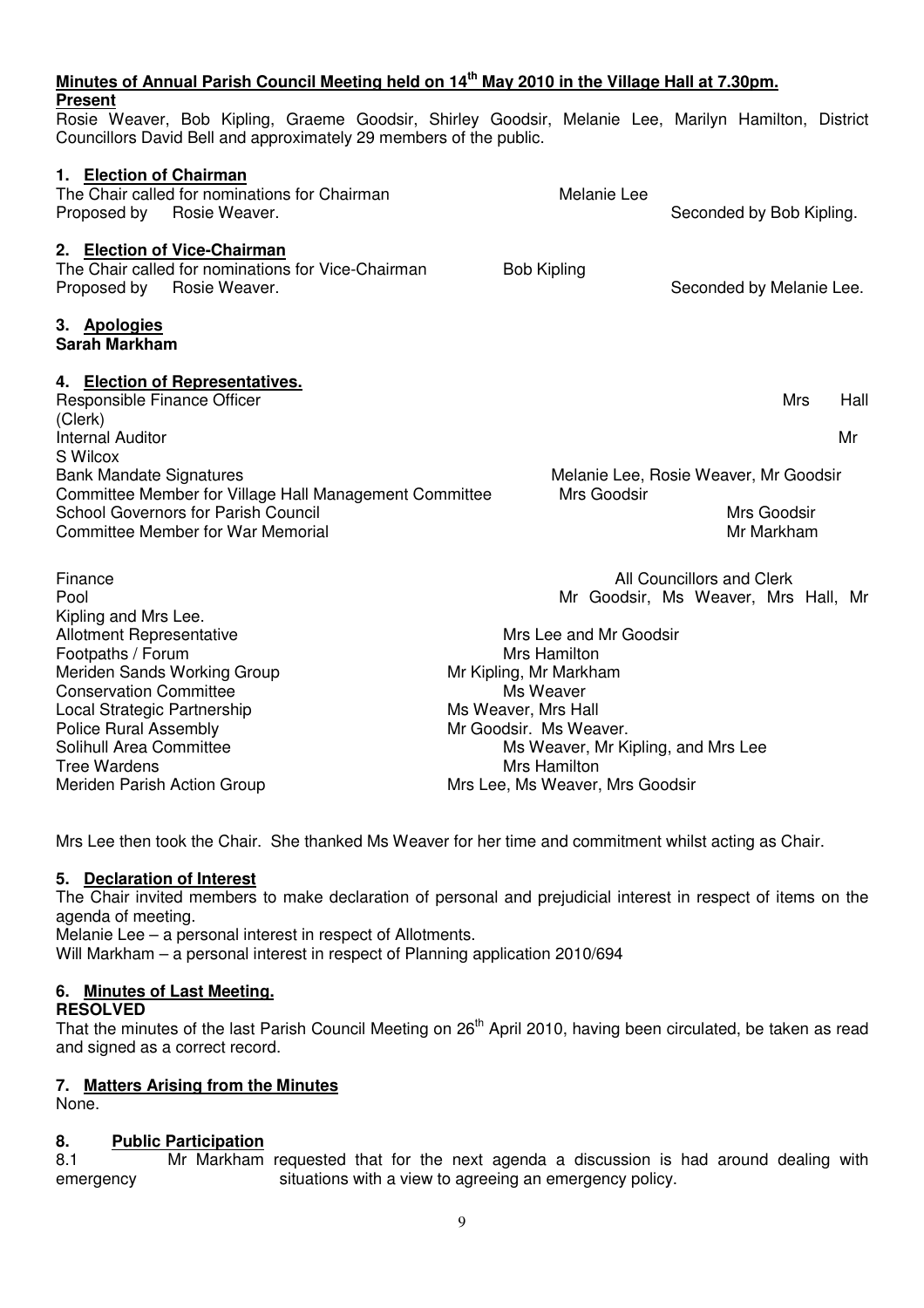8.2 That the following three items are considered by the Parish Council 1) That the parish council agree to support the resolution carried at the recent Public Meeting held by **RAID** (Residents Against Illegal Development) to ask Solihull MBC to take<br>urgent action over what can be done to affirm residents requests that no further can be done to affirm residents requests that no further development takes place at the site at Early Eaves Green Lane during the planning process.

2) RAID urge the Parish Council to oppose the planning application.

 3) That the parish council consider whether they can provide resources to fund RAID's campaign and if the resources are not available a reserve is created.

 The Chair thanked the resident for their comments and advised they would be addressed at the end of the Public Participation section.

8.3 The parish council was asked why Councillors were not at Eaves Green Lane on Saturday 1<sup>st</sup> May.

Some councillors responded to this personally. Two councillors did attend as soon as they were available. Other things were going on which had to be attended such as the Football Academy and also councillors had already made arrangements for the bank holiday which were difficult to change.

The parish council were informed Friday evening and acted immediately, continuing to do so over the weekend by trying to obtain factual information and finding out what action the parish council could lawfully take. Ms Weaver had provided a copy of an itinerary of the action the parish council had taken to the Chair of RAID.

Ms Weaver thanked the Clerk for the additional hours which were worked over the bank holiday weekend.

 A resident responded saying that all the people that went to the site had plans for the bank holiday weekend and the farmers gave up their weekends. They expected the people they voted for to be there for the village.

 A different resident suggested that if people are dissatisfied they should stand at the elections next May.

8.4 It was suggested by a resident that a positive option would be for Meriden residents to offer to purchase the land.

8.5 **District Councillor Bell commented that he understood residents views about Saturday 1<sup>st</sup> May** but didn't want this to overshadow the good work the parish council have done. They are a model parish council in this area.

8.6 A thank you to the parish council for helping Meriden School with their raised beds project. Also, for the Saturday morning Football Academy which is a great success.

8.7 Can a Tree Preservation Order be made to protect trees on the site at Eaves Green Lane. Mr Kipling had already made enquiries with Solihull MBC and the parish council need to include this request in their response to the planning application.

8.8 The shock and ore tactic is being used all around the country and we shouldn't "beat each other up" about it. We need to move forward and make contingencies for the future to protect other vulnerable sites in Meriden.

The Chair revisited the three points made at this section and the Clerk/Chair responded as follows:

- 1) The parishcCouncil could ask in their response to the planning application that the next stage decision is made urgently.
- 2) The Clerk commented that her advice to the parish council is that this planning application is dealt with in exactly the same way as any other application making comments on the Material Planning Considerations. That it is considered on the merits of the matters and not on the nature of the applicant.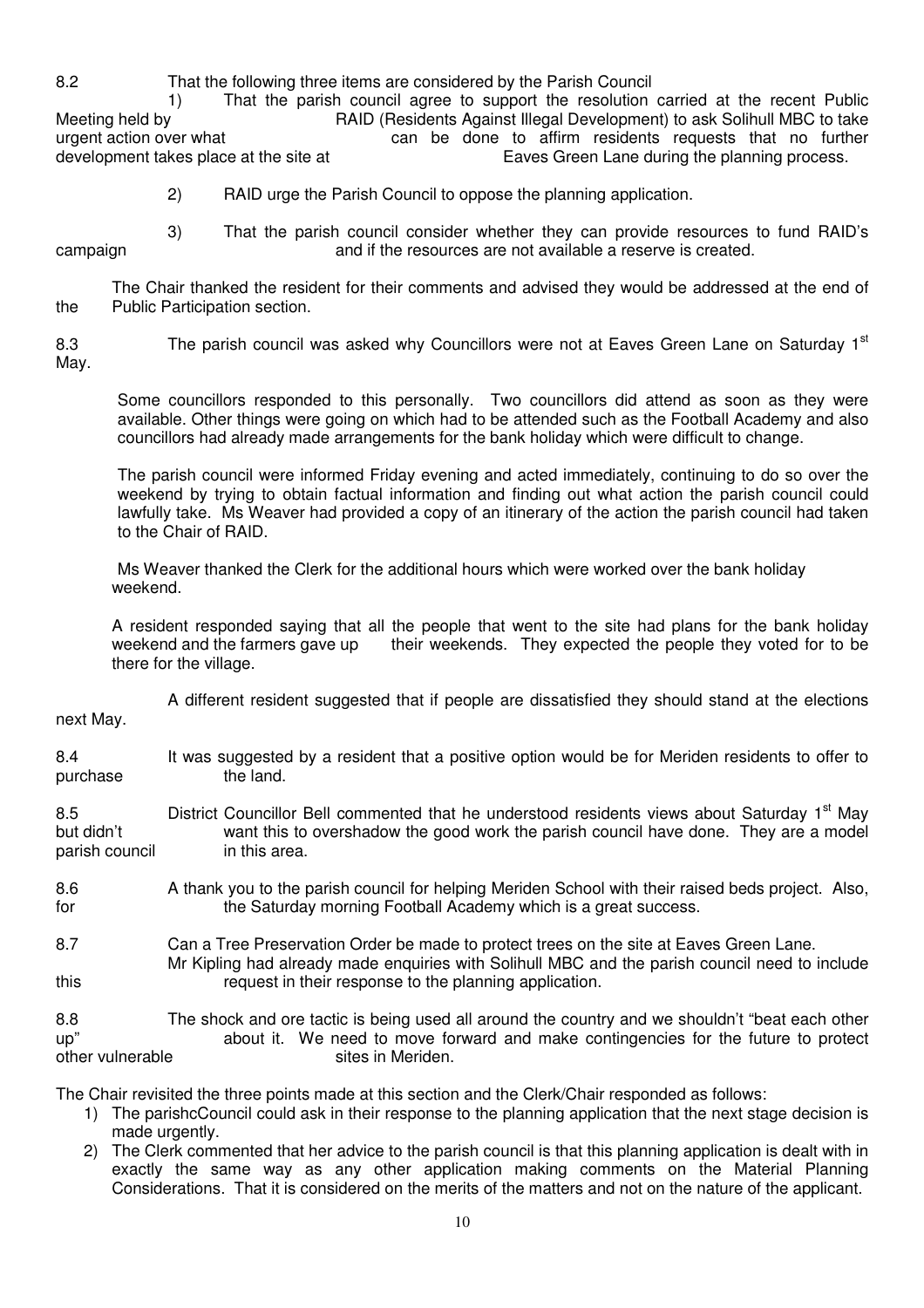3) The Clerk advised that the parish council have taken advice from the National Association of Local Councils and also Solihull MBC Monitoring Officer. Their advice is that, as a matter of law, the parish council cannot use public money to directly support a political or lobby group.

The Clerk explained that the parish council is governed by statute which set out what it can and cannot spend money on. Under S137 of the Local Government Act 1972 the parish council have £6.15 per elector to spend where it does not have any other power to spend and it is of interest to the area and direct benefit to some or all of the residents. Under the Race Relations Act 1976(s71) the parish council has a duty to encourage equality and good race relations. However, because of the nature of the group, for the parish council to give money directly or indirectly to this group would be a breach of that duty. If the parish council did decide to support the group financially there would be a risk of a judicial review against the parish council to overturn their decision which will cost the parish council immensely as they are unlikely to be successful.

A resident commented that RAID is not a racist group it is against illegal development. The Clerk acknowledged that and advised that upon receipt of the advice above she pointed this out to NALC ie that the group is against inappropriate development and not travellers. However, their comments were that due to the level of publicity, the parish council cannot turn a blind eye to the fact that some objections are racially motivated in at least part. The strong legal advice is that the parish council cannot do anything to assist.

A resident raised the fact that the parish council helped Berkswell financially in their fight against the coal mine. This was acknowledged by the Clerk who pointed out that the Race Relations Action 1976 (71) would not have applied in that situation.

The Clerk commented that the parish council is able to allocate funding to obtaining their own advice if that is necessary for example if the planning application goes to appeal and that will be considered by the parish council at that time.

## **9. Planning Matters**<br>9.1 **2010/694 B**

9.1 **2010/694 Eaves Green Lane, Meriden** – Change of use of land to a gypsy site for 14 pitches to site 14 mobile homes, 14 touring caravans and ancillary development including a day room building and vehicle parking on each pitch.

 Letter from MPAG (Meriden Parish Action Group) was read out. Councillors made comments individually.

**RESOLVED** (Mr Kipling proposed the objection and Mr Markham and Mrs Hamilton seconded).

That the parish council object on the basis that the development at Eaves Green Lane constitutes inappropriate development in the greenbelt. They reiterate comments made by MPAG in that it violates certain UDP policies and also the Parish Plan. Also the damage to the environment, increased traffic volume, impact on wildlife and countryside, design and character of the area. There are also national campaigns such as CPRE Keeping Greenbelt which would support the objection. Meriden Greenbelt is one of 14 in the UK. The archaeology of the site is unknown. Clerk to do a response on the basis of the points raised.

At this point members of the public left the room with 3 remaining.

# **10. Correspondence / Communication**<br>**10.1 Email from Johnson Controls: "S**

#### 10.1 **Email from Johnson Controls : "Share and Care" in the Community.**

 A company who will shortly be moving into Meriden Business Park. They wonder if the parish council can help with a project their company would like to do in the Community. They have previously cleared children's playing park areas, decorating and very open to any ideas we may have.

#### **AGREED**

Picking up the glass and dog muck on a Saturday morning at the playing fields.

#### 10.2 **Solihull Soroptomists – Meriden Clean Up**

Email from SMBC Environmental Champion Co-ordinator to advise Solihull Soroptomists have

carried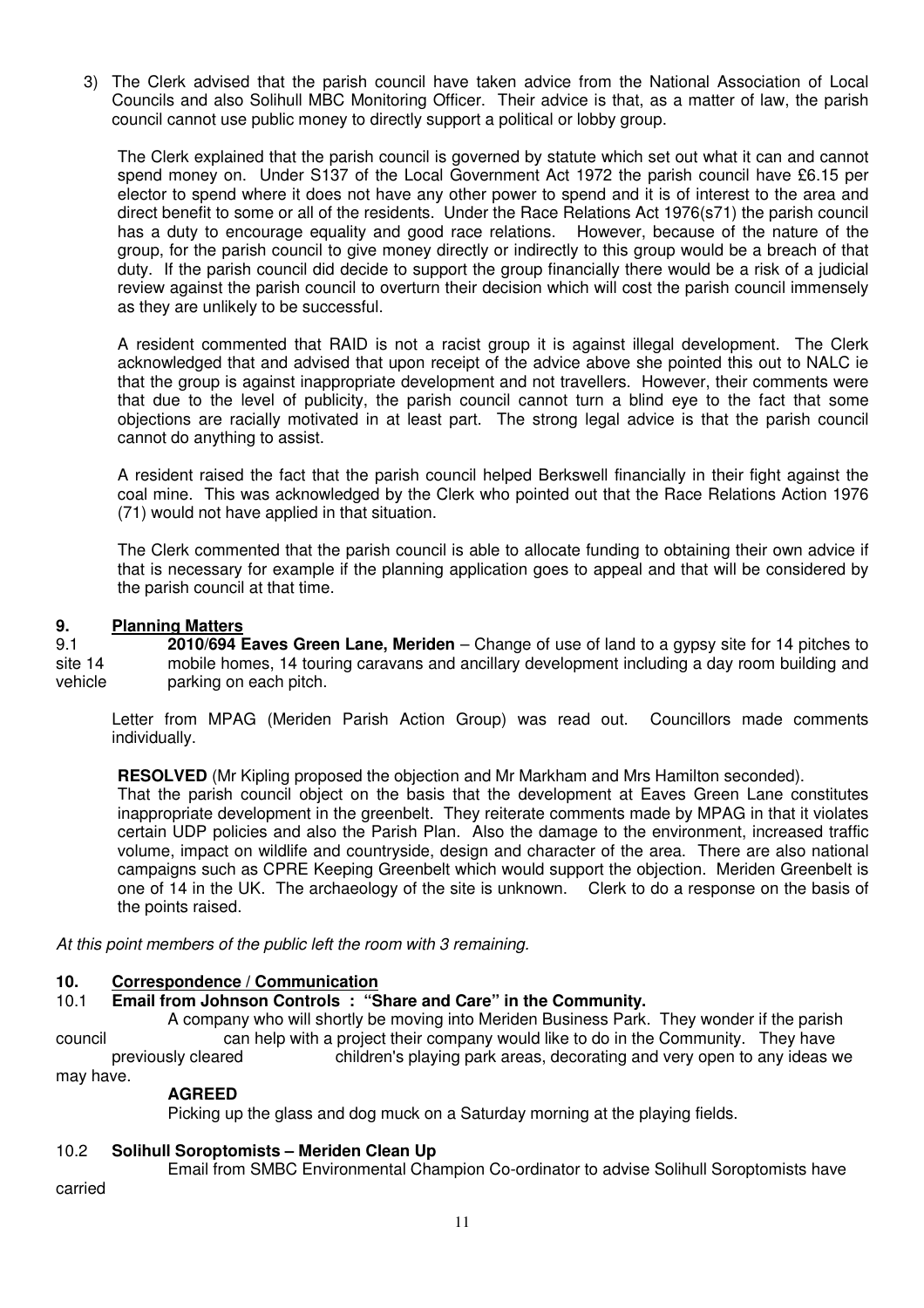out a clean up in Meriden and Eaves Green on Sunday 2<sup>nd</sup> May. They noticed that Fillongley Road looked particularly littered so she will ask Enterprise to carry out a special cleanse. Thank you sent from the parish council.

## **11. Receive Reports.**

- **11.1 Committee Member for Village Hall Management Committee**  Next meeting is the beginning of June.<br>11.2 **School Gove**
- **School Governors for Parish Council** New head appointed. New deputy will also be starting in September. There is a new shelter outside school which covers part of the playground.
- 11.3 **Committee Member for War Memorial** no meeting.
- 11.4 **Pool** Clerk attended a meeting on 10<sup>th</sup> May at the Bulls Head with John Coote and Barry Gardner from SMBC Drainage Department, Susan East the Neighbourhood Co-ordinator from SMBC,

Stuart Nelmes from BWB Consulting and also a Tony Walsh a resident who has helped us with this project. Tony presented his idea that a pipe be put inside the large concrete pipe which runs under the road from the top of Meriden Hill down to the pond. The inserted pipe then feeds directly into the pond. No pump would be required as it will have gravity feed due to the fall in height from the top of the pipe. The culvert system which runs around the back of the houses on Meriden Hill can be done away with thus making a considerable financial saving. houses on Meriden Hill can be done away with thus making a considerable financial saving.<br>BWB / SMBC liked the idea and BWB will provide details of works needed in order that the PC BWB / SMBC liked the idea and BWB will provide details of can obtain a quote.

- 11.5 **Allotment Representative** no report.
- 11.6 **Footpaths / Forum** no report.
- 11.7 **Meriden Sands Working group** Meeting 25<sup>th</sup> May, it is not MSWG but there is still some money in the kitty from when the coal mine campaign and Berkswell want to access it for use against the **proposed High Speed Rail.**
- 11.8 **Conservation Committee** no report.
- 11.9 **Local Strategic Partnership** New local forums are now being promoted and there will be a
- presentation at the next Solihull Area Committee Meeting.
- 11.10 **Police Rural Assembly** no report.
- 11.11 **Solihull Area Committee** See 11.9 above. Also the proposed high speed rail will affect a lot of

 Parish and Town Councils in the area. It has all party support. For the Exceptional Hardship Scheme **comments** need to be in by  $20<sup>th</sup>$  May. SAC are holding a Public Information Meeting on June 1<sup>st</sup> at 7.30pm in Fentham Hall.

- 11.12 **Tree Warden** no report.
- 11.13 **Meriden Parish Action Group/Village Design Statement Group** Need more volunteers.
- 11.14 **Community Surgery** Clerk and Mr Goodsir attended. No residents.
- 11.15 **Paul Jayes Football Coaching** this is going really well 13-15 boys/girl attending.
- 11.16 **Fusion Football Sessions** Wednesday evenings again this is being well attended. Youth Services attending with their community bus.
- 11.17 **Display outside library** cancelled the last one.
- 11.18 **Best Kept Village Competition** Shirley and Clerk took judges around today. Awaiting results.
- 11.19 **Clerks visit to assembly at Meriden School**  Clerk attended and spoke at school assembly on 7th
	- May. Explained where the parish council fit into local government and went through

some of the things which the children have helped us with from the parish plan ie playing fields equipment, pool project etc.

# **12. Village Matters.**

## 12.1 **Bus Shelter Information Cases**

 Centro can install new cases in all of the shelters. The parish council will need to notify Centro of any maintenance required to the cases. The cases are all standard metal with a blue frame.

## **RESOLVED**

 That Centro can install information to each of the shelters. That the parish council will notify Centro of any maintenance required to the cases.

## 12.2 **Bus Shelter adjacent to 175 Main Road, Meriden**.

 This is a cantilever type shelter. On the site visit referred to above, it was pointed out that the corner struts could be a health and safety issue as somebody could walk into them. Clerk suggests putting reflectors on them.